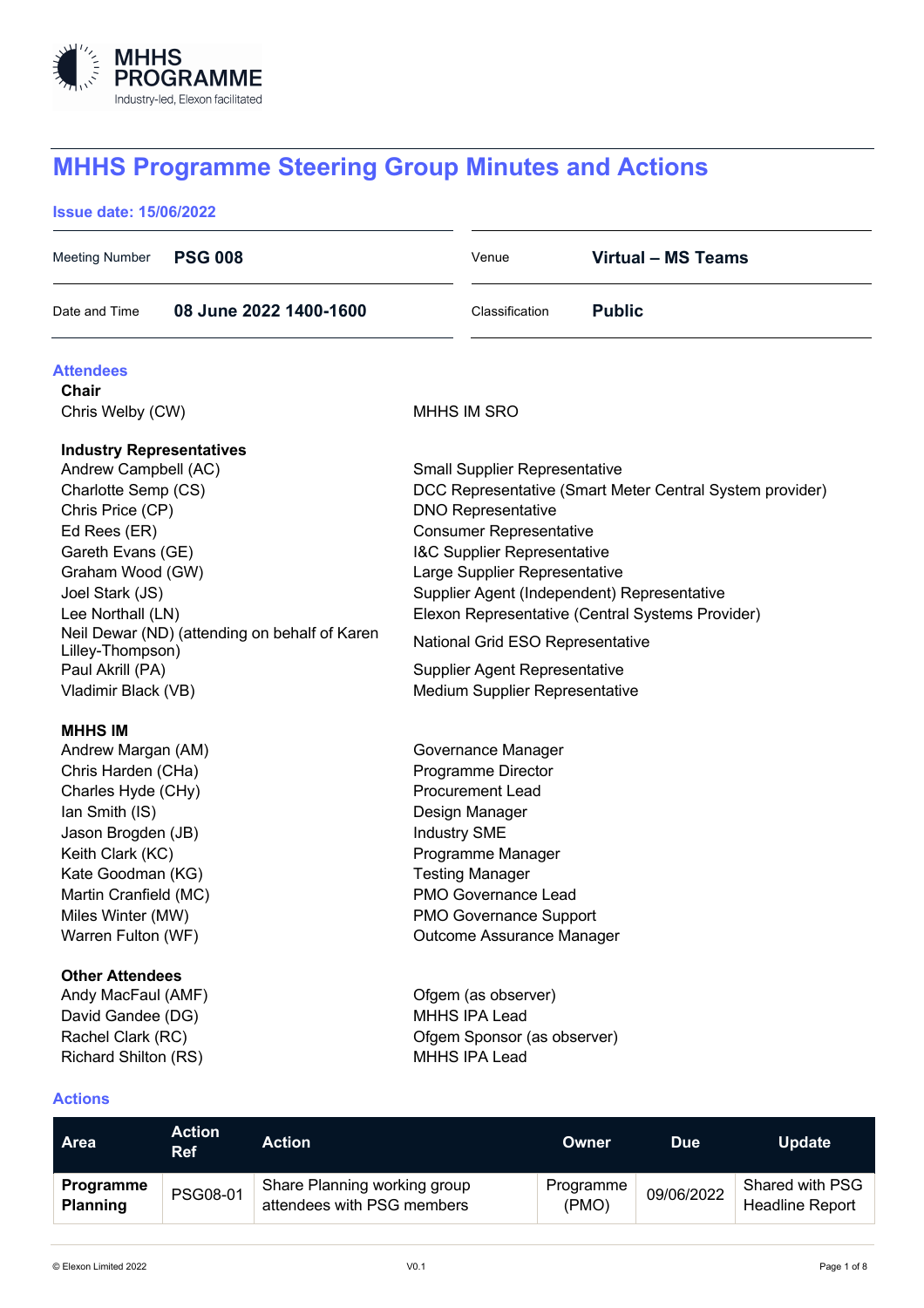| <b>Mobilisation</b><br>and M3<br>(CR007) | PSG08-02                                                                                                                         | Update CR007 as discussed in PSG.<br>Raise for impact assessment                                                                                                                                     | Programme<br>(Jason<br>Brogden,<br>PMO) | 10/06/2022                                   | Raised for Impact<br>Assessment on<br>Friday 10 June                     |
|------------------------------------------|----------------------------------------------------------------------------------------------------------------------------------|------------------------------------------------------------------------------------------------------------------------------------------------------------------------------------------------------|-----------------------------------------|----------------------------------------------|--------------------------------------------------------------------------|
| Decision on<br><b>CR008</b>              | PSG08-03                                                                                                                         | Action CR008 (e.g. updates to<br>governance framework)                                                                                                                                               | Programme<br>(PMO)                      | 15/06/2022                                   | Actioned with<br>updates to be<br>shared in the<br>Clock 15 June<br>2022 |
| <b>PSG08-04</b>                          | Ensure all individual Change Request<br>Impact Assessment responses are<br>available to Programme Participants<br>via the portal | Programme<br>(PMO)                                                                                                                                                                                   | 15/06/2022                              |                                              |                                                                          |
| Programme<br><b>Outcomes</b><br>and KPIs | PSG08-05                                                                                                                         | Address comments received on the<br>Benefits Realisation Plan (for example<br>consequential impacts/dis-benefits<br>and providing a more quantifiable<br>measure under the MPAN success<br>criteria) | Programme<br>(Jason<br>Brogden)         | To be<br>aligned to<br>next control<br>point |                                                                          |
| <b>Dashboards</b>                        | <b>PSG08-06</b>                                                                                                                  | Add a 'forward look' to the L3 Advisory<br>Group Dashboard                                                                                                                                           | Programme<br>(PMO)                      | 06/07/2022                                   |                                                                          |
|                                          | <b>PSG08-07</b>                                                                                                                  | Re-issue the PSG slide pack with<br>updates                                                                                                                                                          | Programme<br>(PMO)                      | 09/06/2022                                   | Shared with PSG<br>Headline Report                                       |

# **Decisions**

| <b>Area</b>                                                             | Dec Ref   | <b>Decision</b>                                                                                                |
|-------------------------------------------------------------------------|-----------|----------------------------------------------------------------------------------------------------------------|
| <b>Mobilisation and</b><br>M3 (CR007)                                   | PSG-DEC11 | CR007 was approved to be raised to impact assessment, subject to updates<br>as discussed in PSG                |
| <b>CR008</b>                                                            | PSG-DEC12 | CR008 was approved                                                                                             |
| Independent<br>Programme<br><b>Assurance</b><br><b>Framework (IPAF)</b> | PSG-DEC13 | The IPAF was approved                                                                                          |
| Programme<br><b>Outcomes and</b><br><b>KPIs</b>                         | PSG-DEC14 | The Benefits Realisation Plan was approved subject to updates at the next<br>control point as discussed in PSG |
| <b>Minutes</b>                                                          | PSG-DEC15 | The minutes of 04 May 2022 PSG were approved                                                                   |

#### **RAID Items**

| RAID area    | <b>Description</b>                                                                                                                                                                                         |
|--------------|------------------------------------------------------------------------------------------------------------------------------------------------------------------------------------------------------------|
| Design risks | Following an ask to present design-related risks to the PSG, the design team provided an<br>update on the progress of the design against the plan (please see Design Risks Deep-Dive<br>agenda item below) |

# **Minutes**

## **1. Welcome**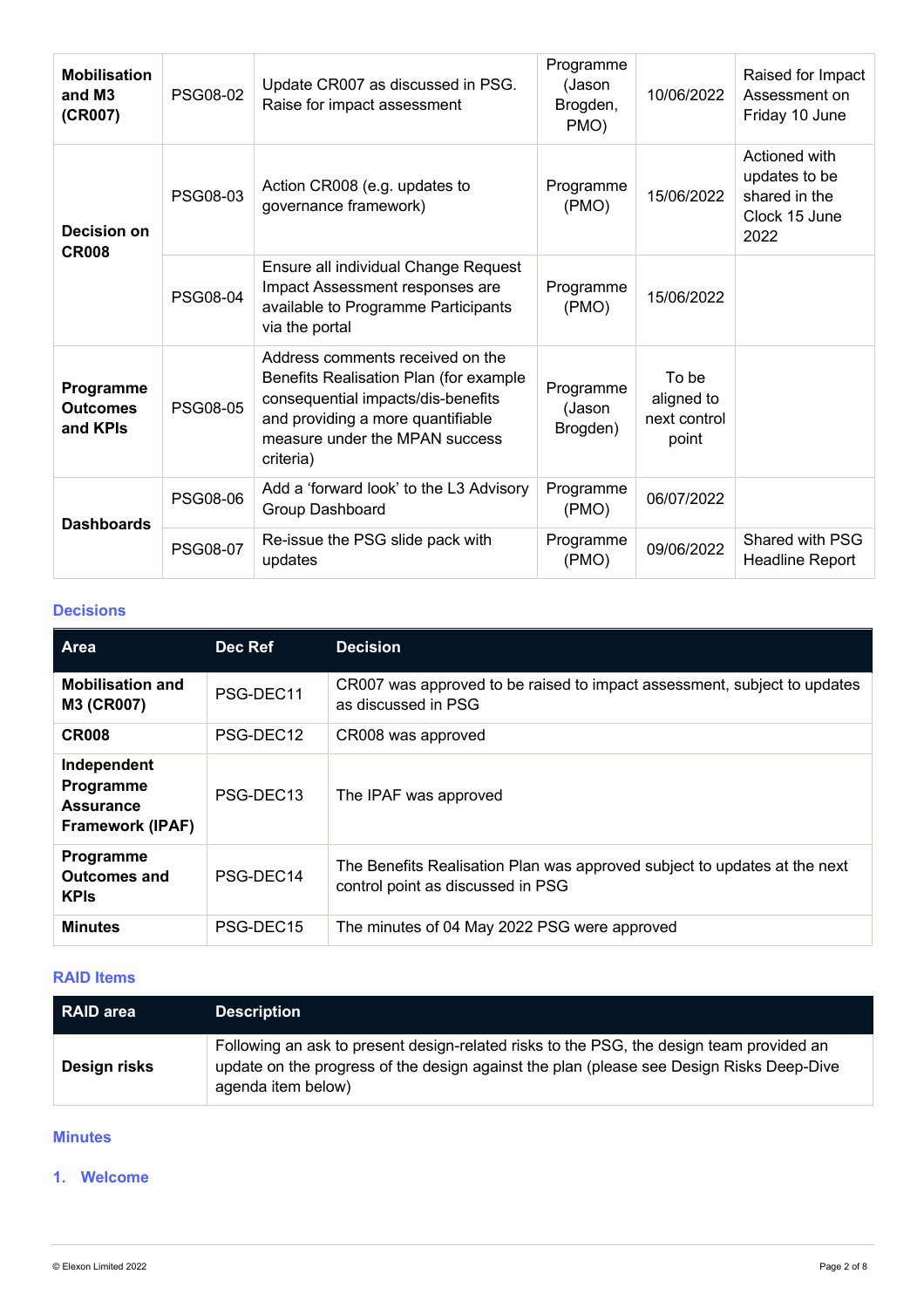CW welcomed all to the meeting (including three new Constituency Representatives) and ran through the meeting agenda.

#### **2. Minutes and Actions Review**

The minutes from PSG 04 May 2022 were **APPROVED**.

CW ran through the action updates as per the actions slide. CW invited comments on the actions. None raised.

# **3. Programme Planning**

KC introduced the approach to delivering the re-baselined plan. Kick off meetings took place last week with two tracks of planning working groups. Track 1 includes delivery managers. Track 2 includes people who want to be more engaged from a top-down perspective. The groups and attendees will ensure the right SMEs are engaged in the right conversations at the right parts of the plan from the start. The intention of the groups is to build a re-plan strawman that will be more fit for consultation after M5. KC invited any questions on the approach.

PA asked if the Programme was able to publish a list of those who are on the planning working groups, to know who in their constituency (Supplier Agent) was attending. KC responded yes, attendees were fine to share.

# **ACTION PSG08-01: Programme to Planning working group attendees with PSG members**

KC presented the interim plan as per the slides. The aim is to report progress against the interim plan at each PSG. The Programme intend to bring the plan further to life and present back/walkthrough with Programme Participants, possibly at the next industry webinar/open day. KC invited questions. None received. CW noted that the Programme is open to any proposals on how best to deliver the interim plan walkthrough.

#### **4. Design Risk Deep-Dive**

WF introduced themselves and provided context that they have been working in the design team to help mitigate risks to delivering the design. At DAG there has been an intense lessons learned and a re-schedule process following previous tranche reviews. At this morning's DAG, it was discussed that Tranche 4 artefacts that were due to be released today will now be released in July. As a collective, the Programme and industry cannot compromise on the integrity of the design. It is important that industry buy in to the development and outputs of the design. WF noted that there was a significant increase in industry engagement during and after Tranche 1 artefact review. This has enriched the design, but has presented challenges:

- Managing and acting on the large volume of feedback has had an impact on resourcing. The design team have been less able to work on Tranche 4 artefacts.
- The process has uncovered additional complexity in the design which has taken more time to resolve.
- Aiming for consensus has been more difficult than anticipated and has required more Working Group review cycles.
- The approach of conditional approval was taken, but the Programme recognises it needs to communicate more effectively the way in which documents have progressed through to conditional approval and which conditions have been attached to it.

WF noted that the decision to delay Tranche 4 has led to a rescheduling of the residual issues from Tranches 1 and 2 into a revised schedule. This schedule will be assured by the IPA ahead of being shared with Programme Participants. The schedule takes into account industry concerns including to allow sufficient time for reviews and comments to be addressed, and to address lessons learnt from previous Tranches. The intention is to publish the schedule within the next two weeks. The belief is that this, together with enhanced processes and controls such as those seen in the fortnightly design dashboard, will lead to a higher quality design.

WF added that other design work will not stop. Tranche 3 will continue to be developed. Tranche 2 has been conditionally approved in DAG this morning with 6 reps for, 1 against, 2 abstained. Finally, WF noted that there had been 17 WGs and 60+ sub WGs with around 2300 comments received so far. Tranche 1-3 represents about 50% of the artefacts.

GW thanked WF for the update and queried if there is any view for target date for getting Tranche 4 out in July. WF responded that there is a schedule and a date, but it cannot be shared at this point. GW thanked WF and the Programme for listening to Participant feedback and for undertaking a re-plan.

JR echoed GW's thanks and felt it was good that there would now be time for network charging implications to be incorporated into Tranche 4 artefacts. JR queried if this delay would push out the M5 Milestone. WF responded that they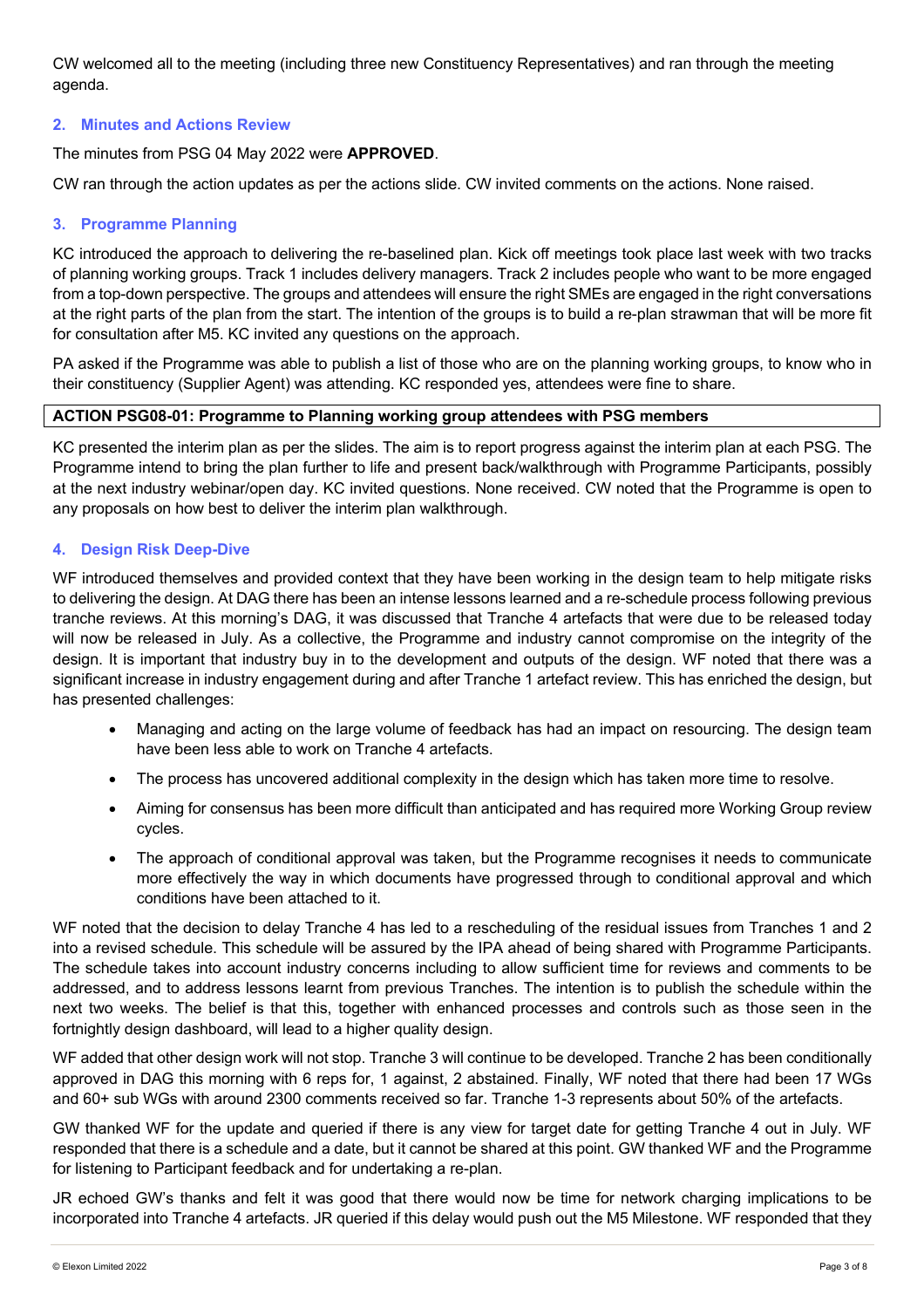couldn't comment on this. CW added that the Programme feels quality is more important than hitting the date but that the Programme cannot comment on the impact on M5 at this point.

AC asked if the number of comments received so far has told the Programme anything about the design itself. WF responded that they aren't changing the integrity of the design and that the bulk of the comments (roughly 50-60%) are changing the artefacts themselves. Another chunk of comments are clarifications or questions, and around 10% are rejections. Finally, there are around 10% of comments that require an issue to be raised and discussed. IS added that the high-level commentary is that comments from industry have substantially enriched the design and have shone a light on some elements of the design that require changes. However, comments have not fundamentally undermined the design itself (i.e. nothing that would be termed severe or critical).

CP agreed with JR's comments from a DNOs and iDNO perspective. CP was supportive of this rescheduling given concerns that were being raised by their constituency.

PA asked whether the reschedule will be reviewed by DAG as well as the IPA, as creating a realistic plan would likely benefit from DAG's input too. WF confirmed yes and noted the importance of a second review process. PA noted the second review process would further alleviate concerns of their constituents.

CW invited final comments. None received. CW thanked WF for their contributions on Design, noting design processes had been significantly improved in the last few weeks. WF responded that the Design team have done and continue to do a lot of the hard work, often working over capacity.

#### **5. Design Decisions**

CW opened the item and asked GW if they still wanted to present. GW commented this had been covered under agenda item 4 and wider work ongoing on the design through DAG.

#### **6. Mobilisation and M3**

JB summarised that there were two actions at the last PSG. The first of which was for constituency reps to provide feedback from constituents on mobilisation, however none were received. The second was on defining mobilisation.

JB invited input on the first action. PA apologised for not sending over the feedback from his constituency as per the action. PA had two points:

- How do the Programme ensure everyone 'levels up'? Different parts of PA's constituency have worked on different workstreams and working groups, so they feel their understanding is patchy depending on what they've been engaged with. JB responded that Design playbacks are being planned for after M5. There's opportunity to do this on a constituency-by-constituency basis. JB asked if this would work for PA's constituents. PA responded that it would depend upon the depth of content covered in the sessions. KC noted the design playbacks are in the interim plan and as the Programme gets closer to M5, more detail about how the interim plan is executed will be developed.
- Logistically, as Programme Participants further mobilise and bring more people on board, more people are going to need access to the tools and services the Programme will be providing. Will this have an impact on software licensing? JB responded that licensing is something the Programme is aware of.

AM noted they had received feedback from constituency reps whereby CR007 created a fixed date for M3. Other change requests have pinned milestones around their dependent milestones, e.g. M5 + X months in CR003. JB noted that at the time of drafting, the MHHS Programme reflected the September date from the CR001 Ofgem decision and IPA recommendation, but both JB and KC suggested it was better to make M3 conditional on M5 delivery and that this would be two months following M5 in line with the dates in the CR001 decision.

CW noted there were two decisions for the PSG. First if the PSG is the right 'originating group' for CR007 and secondly if the Change Request could be raised to impact assessment. CW asked if PSG believed they are the relevant group to own CR007, or if CR007 should be owned by a lower L3 group. No comments received.

CW asked if CR007 should go out to impact assessment as is, or if it should be amended to be linked to M5. AC agreed that linking to M5 would make it more consistent. JR supported this. If M5 changes, it saves the Programme making another CR. GW agreed. JB agreed and noted that this would be included in changes to the CR before issuing for Impact Assessment.

JB asked if there were any additional discussions on the CR. CW invited those comments, provided they are on the CR itself rather than comments that might be better made as part of Impact Assessment. GW asked if the wording around dates sounds quite absolute, e.g. the minimum set of criteria *must* be met. Is this meant to be absolute or is it a case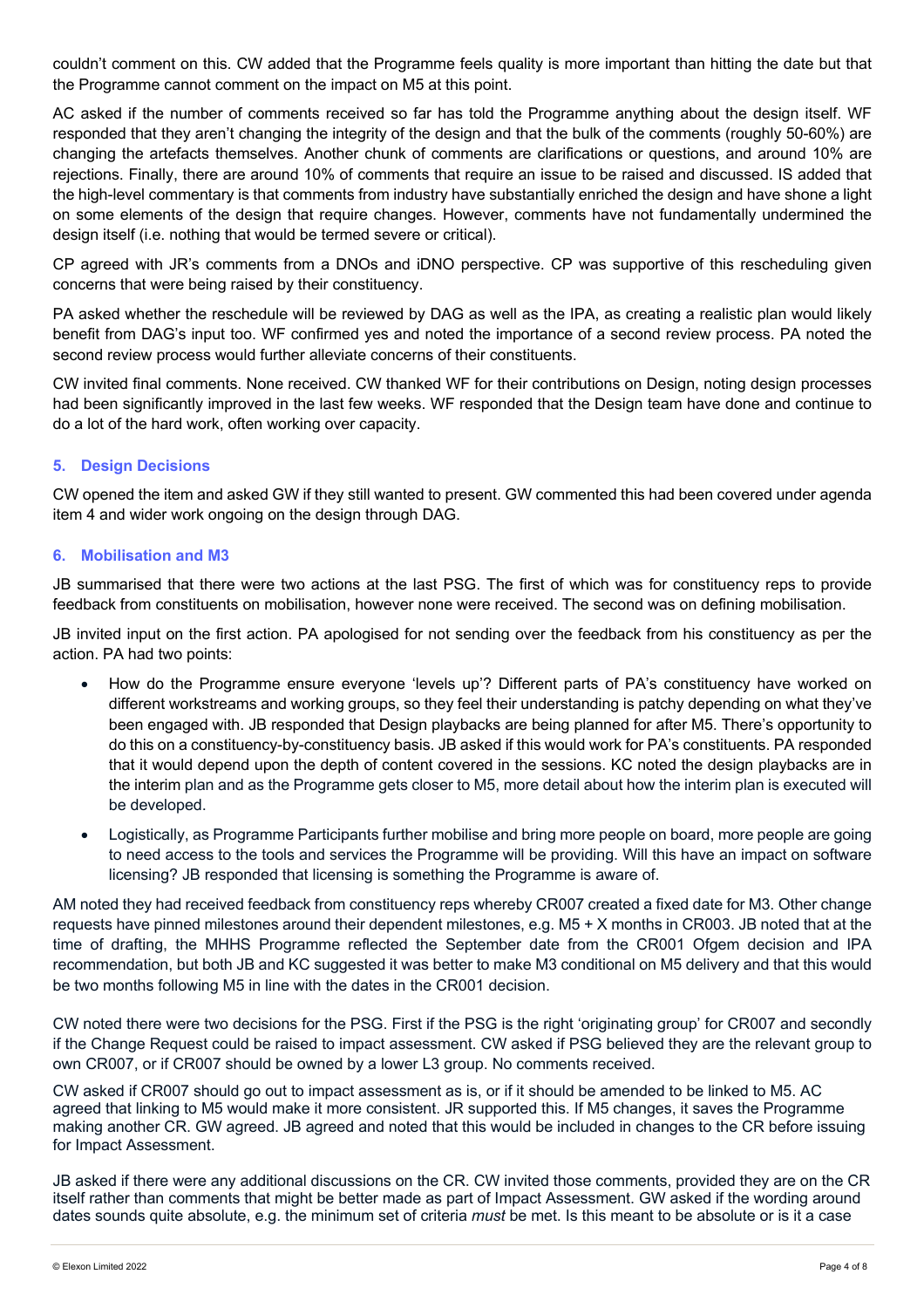that there will be some flexibility for PSG to sign off M3 even if all Programme Participants weren't ready? JB responded that the absolute nature was intended to make the CR as clear as possible on the criteria at M3 to be "fully mobilised". KC commented this was in line with IPA recommendations from CR001. GW asked how this is governed if a supplier is not mobilised according to one condition not being met, but knowing it will be done later in the year and won't stop the progression of the Programme. CW responded that the conditions set in CR007 would go into the next Readiness Assessment (RA2) and if some questions come back with a 'no', there would be discussions as to why that's the case and a reasonable plan for resolution within the Programme plan would be required.

JR asked if the title needed changing to make the CR apply not just to suppliers (assuming it applies to all parties). JB noted yes it should read 'Programme Participants' and that this will be included in changes to the CR before issuing for impact assessment.

JR asked about the impact on later milestones and whether the potential impact should be included in the CR. JB said CR007 is focused just on the M3 change that was impacted by CR001, and the Programme re-plan will look at later milestones. JR suggested the CR should also reference the re-planning exercise, to make this clear. JB agreed and noted that the Programme should highlight that CR007 is focused on the change to M3 required from the Ofgem decision on CR001 and that later milestones are subject to review as part of the Programme re-planning exercise. Impact assessment responses should be focused on the impact of M3 and not later milestones. JB noted that this would be included in changes to the CR before issuing for Impact Assessment.

#### **ACTION PSG08-02: Programme to update CR007 as discussed in PSG. Raise for impact assessment**

CW asked if PSG would approve CR007 to go to impact assessment once the changes discussed are made, without bringing it back to PSG. No objections received.

#### **DECISION PSG-DEC11: CR007 was approved to be raised to impact assessment, subject to updates as discussed in PSG**

#### **7. Decision on CR008**

CW opened the item and summarised the CR008 Change Request and its responses as per the slides. CW noted some specific comments that were received. CW invited comments before moving to a vote. None received.

**Parties in support**: GE, JR, CP, ER, GW, CS, LN, AC, PA, JS, ND

#### **Parties not in support**: None

#### **Abstentions**: None

JR queried if impact assessment responses for any CR001 were available for all Programme Participants to see, for example via the Portal. MC clarified that they should be and that the Programme would check.

**ACTION PSG08-03: Programme to action CR008 (e.g. updates to governance framework)**

#### **DECISION PSG-DEC12: CR008 was approved**

**ACTION PSG08-04: Programme to ensure all individual Change Request Impact Assessment responses are available to Programme Participants via the portal**

#### **8. Independent Programme Assurer updates**

CW introduced the item and handed over to RS. RS explained the intention to gain PSG feedback and approval to the Independent Programme Assurance Framework (IPAF). RS provided an overview the IPAF as per the slides. RS highlighted the approach documented in the IPAF (e.g. scoping, engagement process, ways of working with the Programme) and noted the approach to assurance such as stage-based assurance. RS explained the intention was to baseline the document in this PSG and review it at points throughout the Programme to ensure it maintains its relevance. RS added that the IPAF had been created in collaboration with the Programme and Ofgem. RS invited questions. None received.

RS asked for approval from PSG members. CW asked for any objections. No comments received.

#### **DECISION PSG-DEC13: The IPAF was approved**

RS gave an overview of the approach to Baseline Assurance Health Checks, explaining there are a number of work packages for the IPA to assess if the E2E Programme is set up for success. RS explained the four areas of Health Checks as per the slides. RS explained the IPA are halfway through their initial work and the outputs will be brought to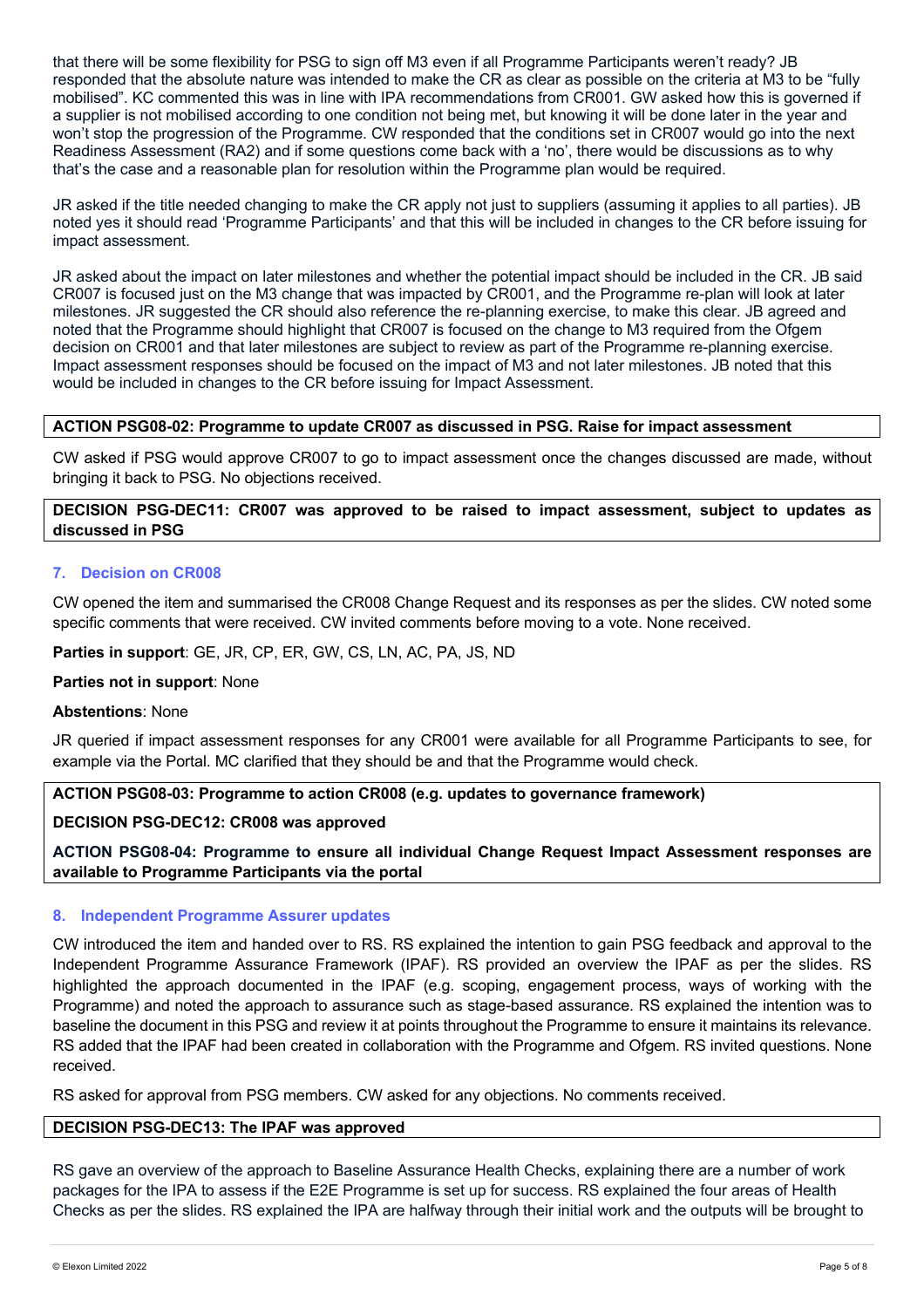PSG at the beginning of August. RS noted the IPA are also meeting with Programme Participants as part of the work packages. RS invited comments. None received.

CW reiterated that the IPA are open to all Programme Participants and that Programme Participants should engage with them. The IPA are seen as a 'critical friend' to the Programme and have already been very helpful to the Programme and Ofgem. The Programme looks forward to continuing to work with them.

#### **9. Programme Outcomes and KPIs**

JB introduced the item and noted there was an attachment alongside the PSG papers detailing the full Benefits Realisation Plan. This is summarised in the PSG slides. One of the important elements is introducing the Benefits Realisation early in the Programme. JB commented that it is important not only to understand what the Programme can deliver, but also what can't be monitored and delivered. The majority of benefits detailed in the plan are due to be realised by industry after the Programme has been implemented and go-live has finished. JB added that the Benefits Realisation body of work gave the Programme the opportunity to review and expand on the framework and benefits set out in the Programme Initiation Document (PID) and charter. The content of the plan will be reviewed by the Programme at control points against the PID. JB presented the map created by the Programme to determine individual benefits and stages.

GW queried how consequential impacts that do not have positive benefits are captured by the Programme, for example if something being done in the Programme is at the detriment of processes elsewhere in industry. JB answered that this was not explicitly covered and could be introduced in the next control point review. The Programme started from decision documents from Ofgem that would drive outcomes, but there was nothing in the Ofgem documents on consequential detriment. KC commented that the business case did not highlight any dis-benefits of the change. JB added that the benefits here have been mapped against the PID Impact Assessment.

JS queried what the success measures that were to be 'further quantified' meant. For example, the MPAN success criteria cannot be based only on *if* MPANs are moved. JS added that a measure of a number of MPANs driving half hourly settlement was needed below this criteria to further quantify success, and that 'MPANs moved' was not the right measure. CW noted that it was not on the Programme to get customers to use the new systems. JS responded that the Programme needs to have a more quantifiable measure using a technical platform that delivers robust data, and that the success criteria need to be more data driven. JB replied that this could be addressed at the next control point but that the Programme do need to consider what is or is not in the Programme's control.

JB introduced the Benefits Realisation methodology as per the slides. The Programme had mapped success measures to final programme outcomes in a tabular way and in a pictorial representation to allow Programme Participants to visualise the benefits and their progress.

JB moved to ask for approval of the Benefits Realisation Plan by PSG. JB summarised that the next steps for Benefits Realisation had been laid out in the PID, included a strategy review at each control point. The next review will include the points raised today at PSG and will be updated in relevant PMO tools and processes. The Programme will also look at how adaptability will be represented in future Programme outcomes, such as how platforms put in place now should be adaptable for future change. JB asked for PSG approval on this basis.

CW invited PSG members to outline why they would not like to approve the Benefits Realisation Plan.

CS endorsed JS's comments on data accuracy. This was because DCC will need to provide Half-Hourly Settlement data and it is important this is in the Benefits Realisation Plan. Otherwise, CS was happy to approve. No other comments received.

**ACTION PSG08-05: Programme to address comments received on the Benefits Realisation Plan (for example consequential impacts/dis-benefits and providing a more quantifiable measure under the MPAN success criteria)**

**DECISION PSG-DEC14: The Benefits Realisation Plan was approved subject to updates at the next control point as discussed in PSG**

#### **10. Overview of E2E Testing and Integration Strategy**

KG introduced themselves as the lead test architect on the Programme. KG's role is to ensure testing is robust and fit for purpose, done in a cost-effective way, and exhaustive of required testing activity. KG noted they lead in TMAG, which has developed and approved a number of documents including the Test Data Strategy. KG commented that the Data Working Group (DWG) and Migration Working Group (MWG) are stood up under TMAG. In July, the Environments and Configurations Management Working Group (EWG) will be stood up, and in August the Qualification and E2E Sandbox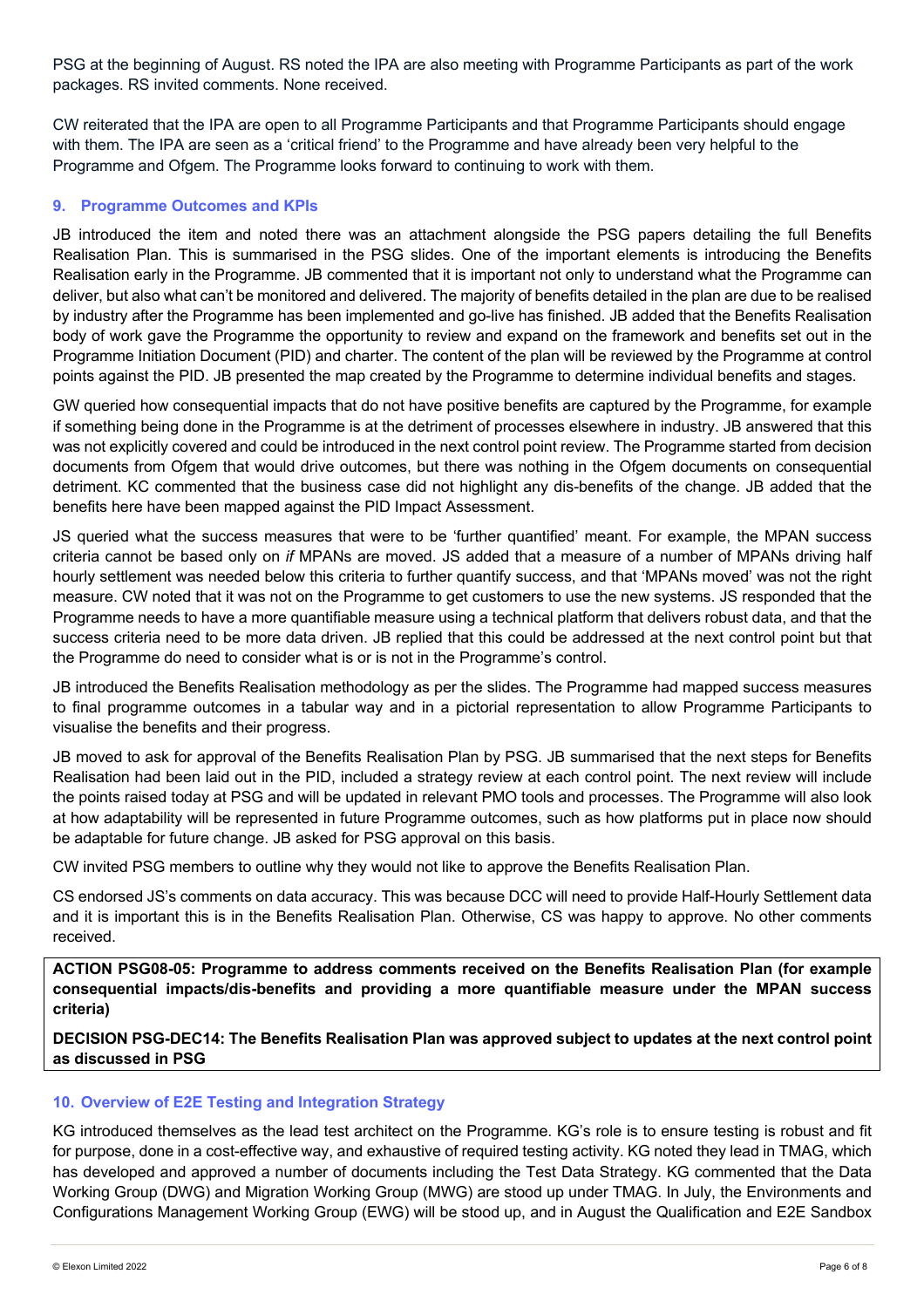Working Group (QWG) will be stood up. KG invited PSG members to find constituency reps for TMAG, with medium, Small and I&C supplier seats still open.

KG moved to provide an overview of the E2E Testing and Integration Strategy, the purpose of the document is to set out phases and stages of testing, who participates in each stage, and what the dependencies are. There are no dates in the document, but it does feed into the Programme re-plan. The strategy has introduced a few changes to Ofgem Transition Timetable. KG talked through the diagram of the MHHS TOM and provided an overview of what MHHS covers, and also what testing covers.

KG talked through the phases and stages of testing. There are three test phases: Pre-Integration Test (PIT), Systems Integration Test (SIT), and User Integration Test (UIT). Each of this will have one or more stages. SIT has a number of stages within which all participants will need to do testing but the Programme will organise the coordination. UIT requires Qualification testing and E2E sandbox testing which will be a testing service where participants can connect to an environment and conduct their own testing.

LN asked if the dependencies on different phases would be gone through. KG responded yes and that this was covered in the following slides.

KG explained the routes Programme Participants can go through to get to UIT. One route is to be involved in SIT and Programme Participants would be considered qualified if they went through this. The other option is to go through Qualification (if not involved in SIT). The first deviation from the Ofgem timetable is to replace the stages called connectivity and basic integration. The intention is to do these in steps, rather than testing components all in one go. The second change is to test Migration. This will mostly be non-functional testing as the intention is to test whether migration can be done in the time allowed. KG noted some test stages can run in parallel. The intention is to finish all functional testing successfully before qualification can start up. A bit of migration, non-functional testing and operational testing will be done before qualification is started so that Programme has confidence in these elements working well. KG invited questions. None received.

KG outlined the role for each market segment that Programme Participants would be expected have (i.e. to test or not test) across the test stages. Some participants are expected to test in SIT, whereas others would be expected to participate in PIT. Data services providers can participate in SIT, and if they do so, they can go straight into the E2E Sandbox.

GW asked if the comment 'selected' implied a selection of Programme Participants would participate in a test phase, or if it would be specific selected Programme Participants. KG said it referred to selected Programme Participants. A Participant either does or does not participate in SIT. If you do, as a selected participant, you need to do all the testing that is required. If you are not selected, you do not do any testing. GW asked if there were going to be some mandatory, some required etc. testing for Participants. KG responded that the selection process had not yet been decided and what would be ideal would be 2-3 participants representing each role in each of the market segments.

AC asked if PKI is under DIP (assuming this is Public Key Infrastructure – KG confirmed yes) and asked if this is how DIP is being secured. KG confirmed yes and that the intention was to highlight that PKI exists and needs to be considered in testing.

CW commented that there are a range of Working Groups below TMAG. These are all two hours or less and occur once a month. CW invited prospective attendees to reach out to PMO@mhhsprogramme.co.uk who will share the meeting invites.

#### **11. Programme Dashboards**

CW invited questions on the Programme dashboards by exception from PSG members. CW highlighted the new finance dashboard for Central Parties. KC noted the milestone dashboard had been updated to align the status of M5 to the description provided by WF.

GW asked for a forward-looking view on the Advisory Group updates (as well as the backward look already provided)

# **ACTION PSG08-06: Programme to add a 'forward look' to the L3 Advisory Group Dashboard ACTION PSG08-07: Programme to re-issue the PSG slide pack with updates**

#### **12. Summary and Next Steps**

MC summarised the actions from the meeting as per the table above.

AM clarified that Change Requests Impact Assessments should be shared via the Portal (action PSG08-04).